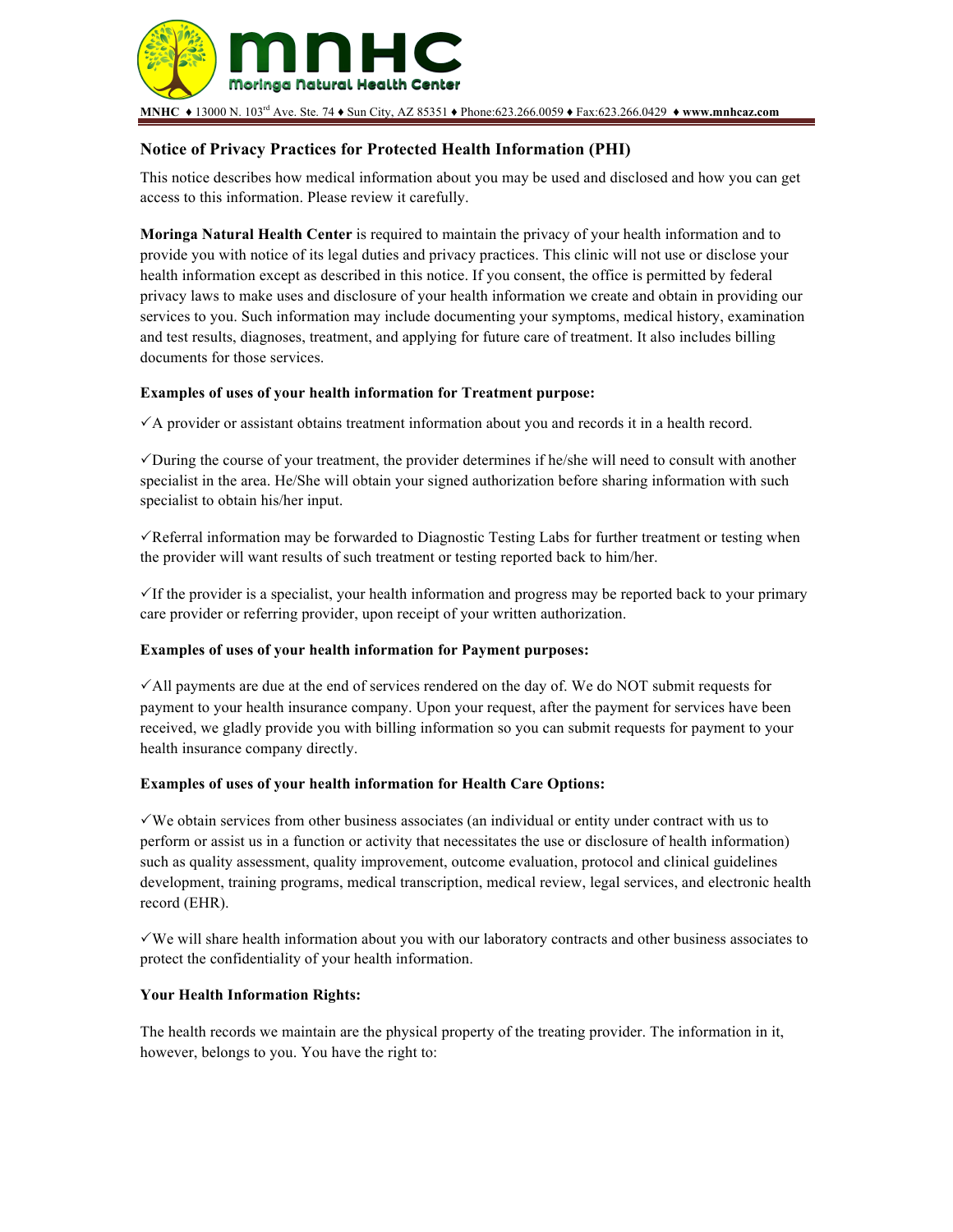$\checkmark$  Request a restriction on certain uses and disclosures of your health information by delivering the request in writing to our office. We are not required to grant the request but we will comply with any request granted as required by law.

!Obtain a paper copy of the Notice of Privacy Practices for Protected Health Information ("Notice") by making a request at our office.

 $\checkmark$  Obtain an accounting of disclosure of your health information as required to be maintained by lay, upon request. An accounting will not include internal uses of information for treatment, payment, operation, or disclosure made to you.

 $\sqrt{\text{Revol}}$  Revoke authorizations that you made previously to use or disclose information except to the extent information or action has already been taken by delivering a written revocation to our office.

 $\checkmark$  If you want to exercise any of the above rights, please contact our office in writing during normal business hours. We will provide you with assistance on the steps to take for you to exercise your rights.

 $\checkmark$  You have the right to review this notice before signing the consent authorizing use and disclosure of your PHI for treatment, payment, and health care operations purpose.

#### **Our Responsibilities:**

This office is required to:

 $\checkmark$  Maintain the privacy of your health information as required by law.

 $\checkmark$  Provide you with a notice as to our duties and privacy practices as to the information we collect and maintain about you.

 $\checkmark$  Abide by the terms of this notice.

 $\checkmark$  Notify you if we cannot accommodate a requested restriction or request.

 $\checkmark$  Accommodate your reasonable requests regarding methods to communicate health information with you.

We reserve the right to amend, change, or eliminate provision in our privacy practices and access practices and to enact new provisions regarding the PHI we maintain. If our information practices change, we will amend our notice. You're entitled to receive a revised copy of the notice by calling and requesting a copy of our notice or by visiting our office and picking up a copy.

#### **To Request Information or File a Complaint:**

If you have questions, would like additional information, or want to report a problem regarding the handling of your information, you may contact our office at the contact number listed above. Additionally, if you believe your privacy rights have been violated, you may file a written complaint at our office or by delivering the written complain to our office. You may also file a complaint by mailing it to the above address. We cannot, and will not, require you to waive the right to file a complaint with us as a condition of receiving treatment from our office. Likewise, we cannot, and will not, retaliate against you for filing a complaint with our clinic.